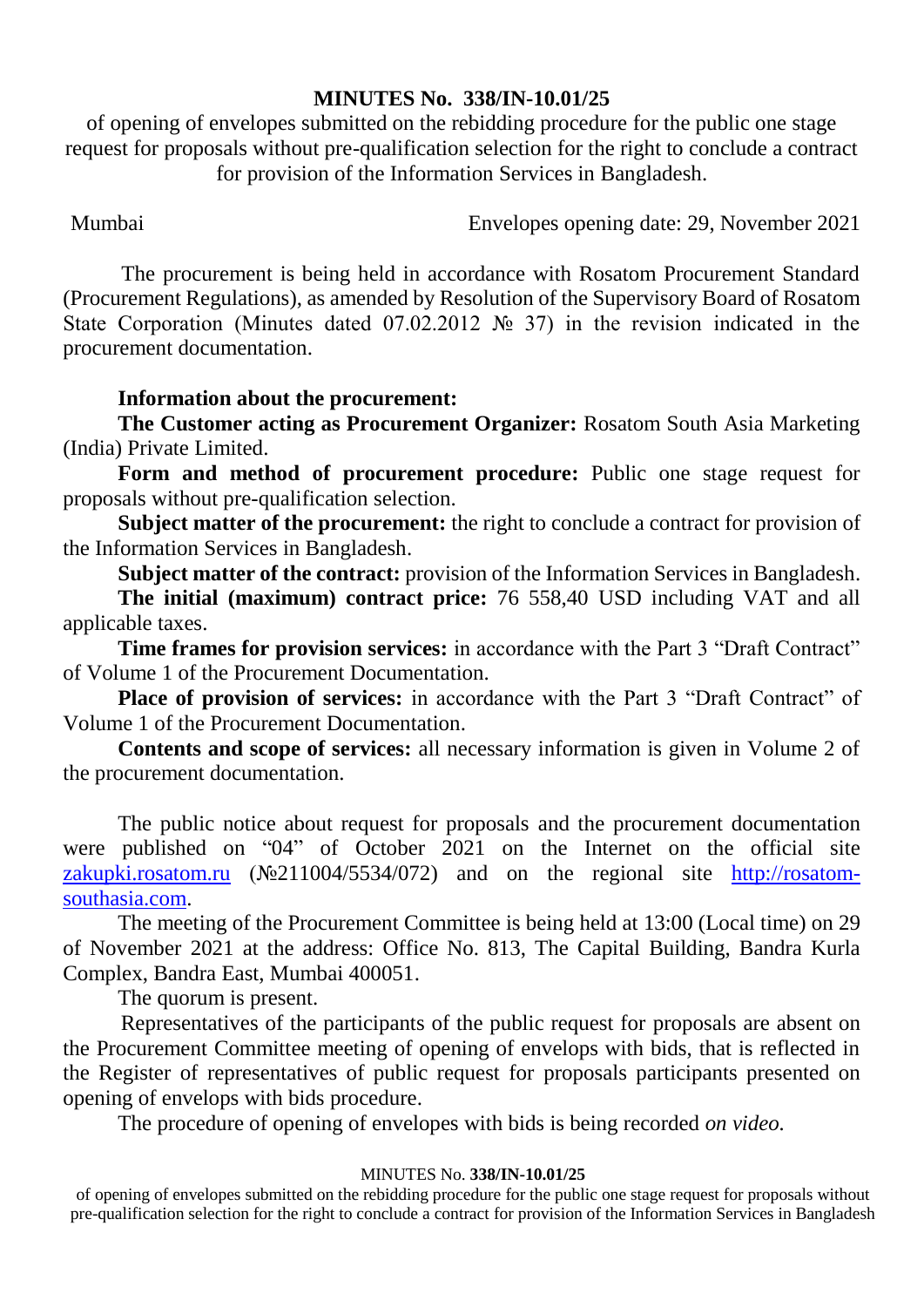Based on the results of consideration of the bids at the selection stage, according to the procurement committee decision reflected in the Minutes No 338/IN-10.01/23 dated November 16, 2021, the invitations to participate in the rebidding procedure were sent to the following admitted procurement participants:

| Noas per<br>envelopes<br>register | Name of participant of<br>public request for<br>proposals | Registered and actual address of<br>participant of public request for<br>proposals | Price of bid proposed by<br>participant of public request for<br>proposals;<br>Date and time of submission<br>the bid |
|-----------------------------------|-----------------------------------------------------------|------------------------------------------------------------------------------------|-----------------------------------------------------------------------------------------------------------------------|
|                                   |                                                           | Legal address: Suraj Plaza,                                                        | Price of the bid:                                                                                                     |
|                                   |                                                           | 3rd Floor, Najafgarh-                                                              | 65.136,00 USD                                                                                                         |
|                                   |                                                           | Kapashera Road, Khasra No-                                                         | including VAT and all                                                                                                 |
|                                   | Torque                                                    | 335/03 (opt. PNB) Bijwasan,                                                        | applicable taxes                                                                                                      |
| 1                                 | Communications                                            | New Delhi 110061                                                                   |                                                                                                                       |
|                                   | Private Limited.                                          | Actual address: Plot $N_2$ 892,1st                                                 | Date and time of                                                                                                      |
|                                   |                                                           | Floor, Udyog Vihar Phase I,                                                        | submission the bid:                                                                                                   |
|                                   |                                                           | Gurugram 122016, Haryana,                                                          | 21.10.2021 12:00 noon                                                                                                 |
|                                   |                                                           | India.                                                                             |                                                                                                                       |
| $\overline{2}$                    | Triune Pte Ltd.                                           | Legal address: City Heart                                                          | Price of the bid:                                                                                                     |
|                                   |                                                           | (10th Floor), 67, Naya Paltan,                                                     | 72.098,00 USD                                                                                                         |
|                                   |                                                           | Dhaka.                                                                             | including VAT and all                                                                                                 |
|                                   |                                                           | <b>Actual address: City Heart</b>                                                  | applicable taxes                                                                                                      |
|                                   |                                                           | (10th Floor), 67, Naya Paltan,                                                     | Date and time of                                                                                                      |
|                                   |                                                           | Dhaka.                                                                             | submission the bid:                                                                                                   |
|                                   |                                                           |                                                                                    | 26.10.2021 14:00 pm                                                                                                   |

The rebidding procedure on reduction of the price initially stated in the procurement bid is carried out in absentia.

According to the register of envelops submitted on the rebidding procedure for the public request for proposals as on the moment of deadline 13:00 (Local time) on 29 of November 2021, the following bids were submitted on the rebidding procedure:

| $N_2$ as per<br>envelopes<br>register | Name of participant of<br>public request for<br>proposals | Registered and actual address of<br>participant of public request for<br>proposals                  | Price of bid proposed by<br>participant of public request for<br>proposals;<br>Date and time of submission<br>the bid |
|---------------------------------------|-----------------------------------------------------------|-----------------------------------------------------------------------------------------------------|-----------------------------------------------------------------------------------------------------------------------|
| $\overline{2}$                        | Triune Pte Ltd.                                           | Legal address: City Heart<br>(10th Floor), 67, Naya Paltan,<br>Dhaka.<br>Actual address: City Heart | Price of the bid:<br>59,495. $^{60}$ USD including<br>VAT and all applicable<br>taxes                                 |
|                                       |                                                           | (10th Floor), 67, Naya Paltan,<br>Dhaka.                                                            | Date and time of<br>submission the bid:<br>26.11.2021 12:00 pm                                                        |

#### MINUTES No. **338/IN-10.01/25**

of opening of envelopes submitted on the rebidding procedure for the public one stage request for proposals without pre-qualification selection for the right to conclude a contract for provision of the Information Services in Bangladesh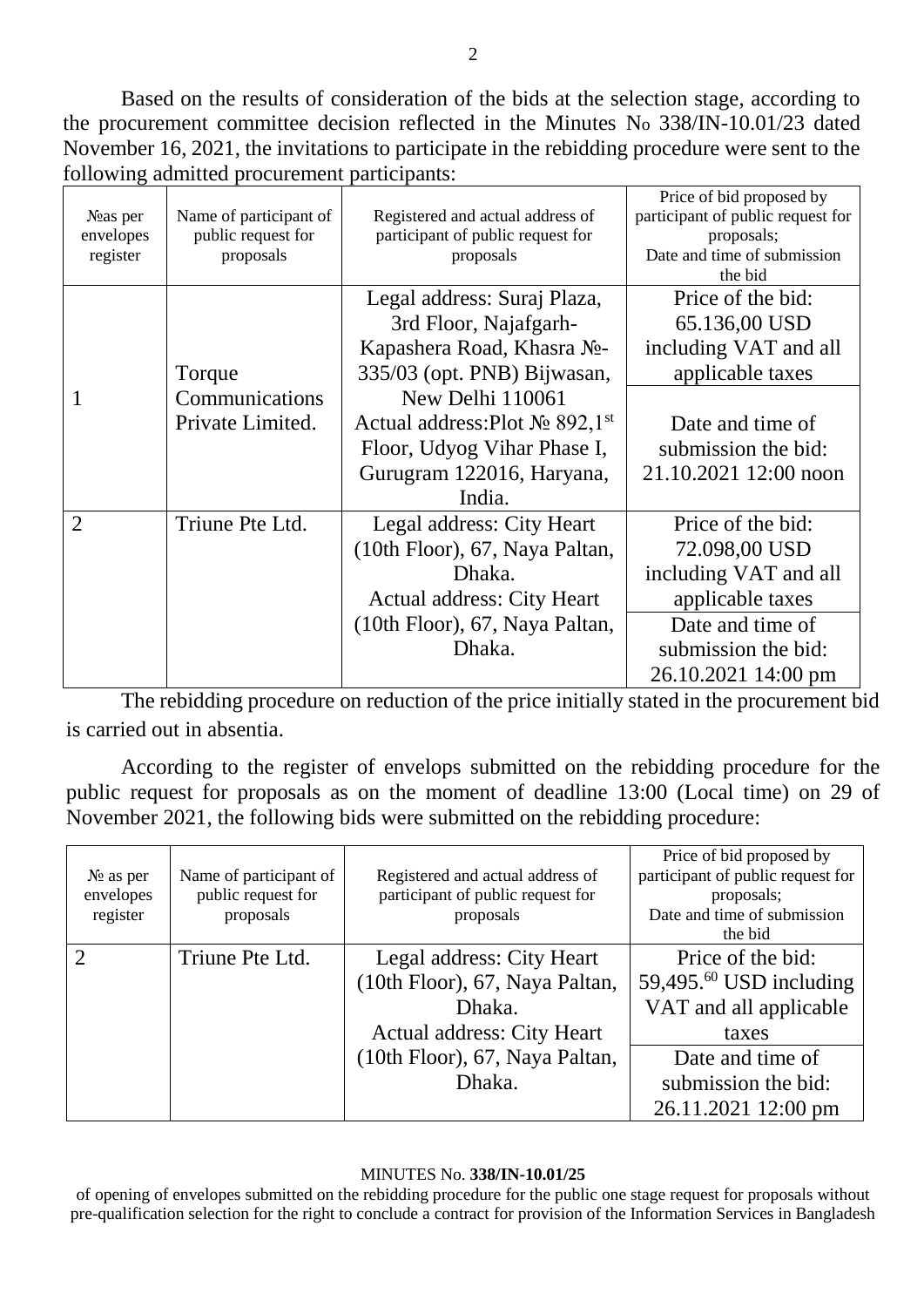## **MINUTES No. 338/IN-10.01/26**

**of the meeting of the procurement committee about consideration of the bids at the assessment stage and summing up the procurement results of the public one stage request for proposals without pre-qualification selection for right to conclude a contract for provision of the Information Services in Bangladesh**

Mumbai date of signing: November 29, 2021

The procurement is being held in accordance with Rosatom Procurement Standard (Procurement Regulations), as amended by Resolution of the Supervisory Board of Rosatom State Corporation (Minutes dated 07.02.2012 № 37) in the revision indicated in the procurement documentation.

# **Information about procurement:**

**The Customer acting as Procurement Organizer** Rosatom South Asia Marketing (India) Private Limited.

**Form and method of procurement procedure:** Public one stage request for proposals without pre-qualification selection.

**Subject matter of the procurement:** the right to conclude a contract for provision of the Information Services in Bangladesh.

**Subject matter of the contract:** provision of the Information Services in Bangladesh.

**The initial (maximum) contract price:** 76 558,40 USD including VAT and all applicable taxes.

**Time frames for provision services:** in accordance with the Part 3 "Draft Contract" of Volume 1 of the Procurement Documentation.

**Place of provision of services:** in accordance with the Part 3 "Draft Contract" of Volume 1 of the Procurement Documentation.

**Contents and scope of services:** all necessary information is given in Volume 2 of the procurement documentation.

The public notice about request for proposals and the procurement documentation were published on "04" of October 2021 on the Internet on the official site [zakupki.rosatom.ru](http://zakupki.rosatom.ru/) (№211004/5534/072) and on the regional site http://rosatomsouthasia.com.

The meeting of the Procurement Committee is being held at 17:00 (local time) on «29» of November 2021 at the address: Office No. 813, The Capital Building, Bandra Kurla Complex, Bandra East, Mumbai 400051.

The quorum is present.

1. According to the Minutes of opening of envelops with bids №338/IN-10.01/19 of October 27, 2021, totally were submitted envelops with bids by the following bidders:

Страница 1 из 4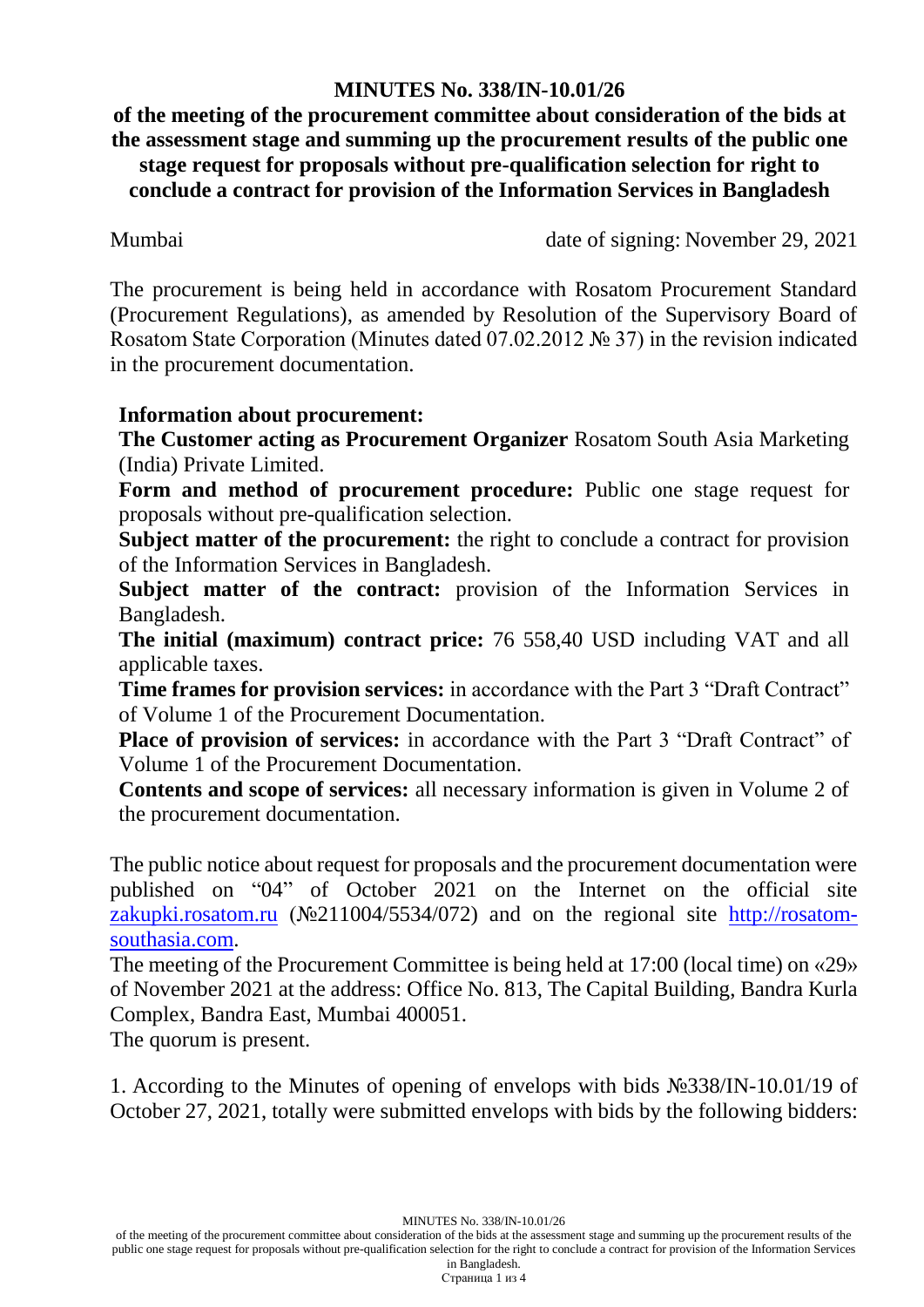| $N2$ as per<br>envelopes<br>register | Name of participant<br>of public request for<br>proposals | Registered and actual address of<br>participant of public request for proposals                                                                                                                                                                 | Price of bid proposed by<br>participant of public request for<br>proposals;<br>Date and time of submission<br>the bid                               |
|--------------------------------------|-----------------------------------------------------------|-------------------------------------------------------------------------------------------------------------------------------------------------------------------------------------------------------------------------------------------------|-----------------------------------------------------------------------------------------------------------------------------------------------------|
| 1                                    | Torque<br>Communications<br>Private Limited.              | Legal address: Suraj Plaza, 3rd<br>Floor, Najafgarh-Kapashera<br>Road, Khasra No-335/03 (opt.<br>PNB) Bijwasan, New Delhi<br>110061<br>Actual address: Plot $N_2$ 892,1st<br>Floor, Udyog Vihar Phase I,<br>Gurugram 122016, Haryana,<br>India. | Price of the bid:<br>65.136,00 USD<br>including VAT and all<br>applicable taxes<br>Date and time of<br>submission the bid:<br>21.10.2021 12:00 noon |
| $\overline{2}$                       | Triune Pte Ltd.                                           | Legal address: City Heart (10th)<br>Floor), 67, Naya Paltan, Dhaka.<br>Actual address: City Heart (10th)<br>Floor), 67, Naya Paltan, Dhaka.                                                                                                     | Price of the bid:<br>72.098,00 USD<br>including VAT and all<br>applicable taxes<br>Date and time of<br>submission the bid:<br>26.10.2021 14:00 pm   |

2. According to the Minutes of the procurement committee meeting about consideration of the bids at the selection stage №338/IN-10.01/21 dated 8 of November 2021, the Procurement Committee made the follow decisions:

2.1. To admit the bidder **Torque Communications Private Limited** who meets the requirements established by the procurement documentation and who submitted the bid that meets the requirements established by the procurement documentation, to further participation in the request for proposals.

2.2. On the basis of clause 7.6 of Part 1 of Annex 12 of the Rosatom Procurement Standard (RPMS) and clause 8.5 of Part 2 of Volume 1 of the Procurement documentation:

2.2.1. To send to the procurement bidder **Triune Pte Ltd** a request for missing documents.

2.3. To extend of the term of consideration of the bids at the selection and evaluation stages:

2.3.1. The selection stage: no later than November 19, 2021.

3. According to the Minutes of the procurement committee meeting about consideration of the bids at the selection stage № 338/IN-10.01/23 dated 16 of November 2021, the Procurement Committee made the follow decisions:

3.1. To admit the bidder **Triune Pte Ltd** who meets the requirements established by the procurement documentation and who submitted the bid that meets the requirements established by the procurement documentation, to further participation in the request for proposals.

MINUTES No. 338/IN-10.01/26

Страница 2 из 4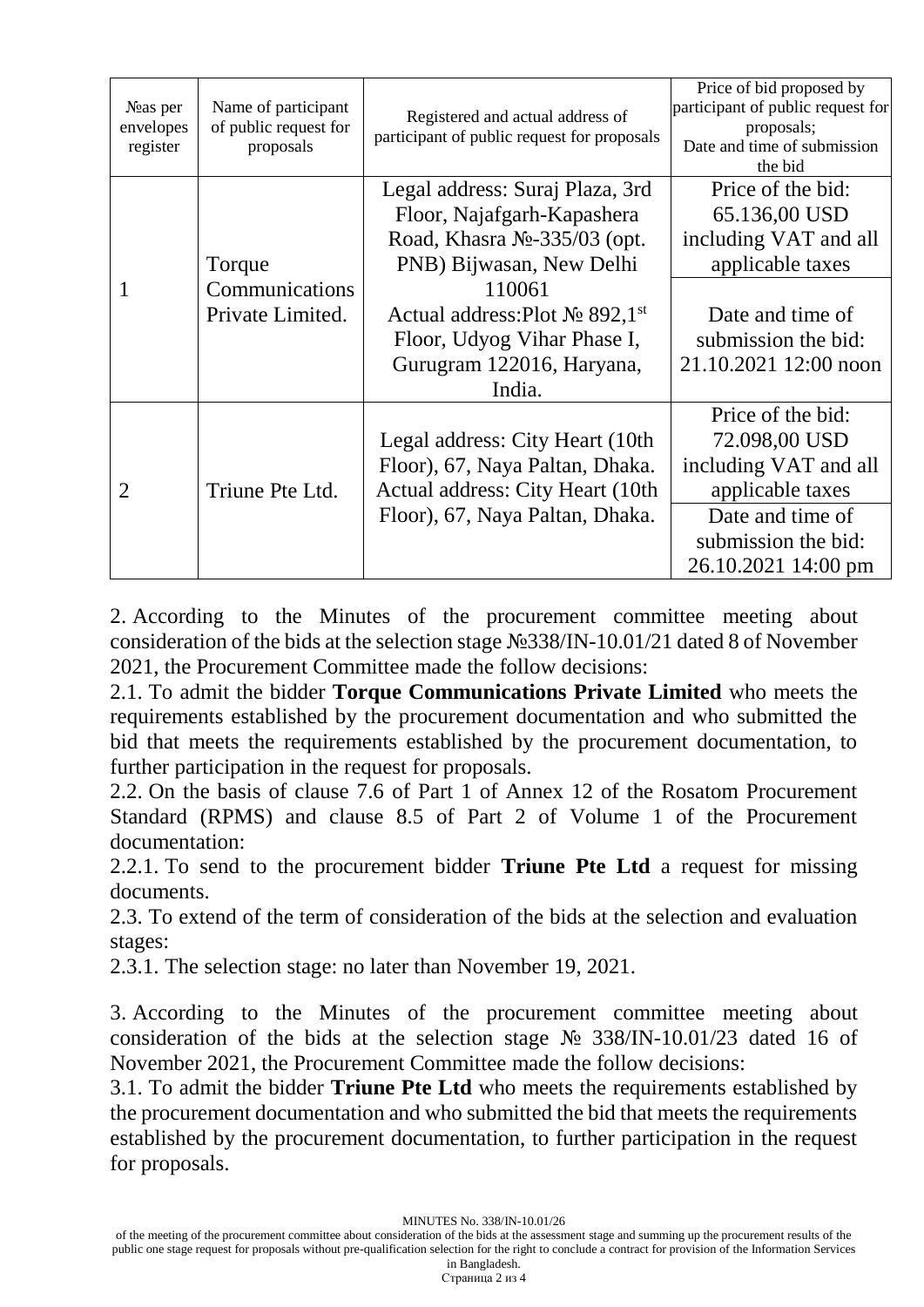3.2. To hold the rebidding procedure on reduction of the price initially stated in the procurement bid between the admitted participants **Torque Communications Private Limited** and **Triune Pte Ltd.**

3.3. To extend of the term of consideration of the bids at the selection and evaluation stages:

3.3.1. The assessment stage of consideration of procurement bids and summing up of the procurement results: no later than November 30, 2021.

4. According to the Minutes of opening of envelopes submitted on the rebidding procedure № 338/IN-10.01/25 dated November 29, 2021, the follow proposals were submitted on the rebidding procedure:

| $N_2$ as per<br>envelopes<br>register | Name of participant of<br>public request for<br>proposals | Registered and actual address of<br>participant of public request for<br>proposals | Price of bid proposed by<br>participant of public request for<br>proposals;<br>Date and time of submission the<br><b>bid</b> |
|---------------------------------------|-----------------------------------------------------------|------------------------------------------------------------------------------------|------------------------------------------------------------------------------------------------------------------------------|
|                                       | Triune Pte Ltd.                                           | Legal address: City Heart<br>$(10th$ Floor), 67, Naya<br>Paltan, Dhaka.            | Price of the bid:<br>59,495.60 USD<br>including VAT and all                                                                  |
|                                       |                                                           | Actual address: City Heart                                                         | applicable taxes                                                                                                             |
|                                       |                                                           | $(10th$ Floor), 67, Naya                                                           | Date and time of                                                                                                             |
|                                       |                                                           | Paltan, Dhaka.                                                                     | submission the bid:                                                                                                          |
|                                       |                                                           |                                                                                    | 26.11.2021 12:00 pm                                                                                                          |

5. In accordance with Subsection 3 «Criteria and methodology for evaluating the procurement bids», Part 1 of the Procurement Documentation, the number of points counted for each bid is:

|                                                                                                                                                                                                               | Participant of public request for proposals /points counted for<br>each application based on significance of criterion/sub-<br>criterion |                             |                       |                             |
|---------------------------------------------------------------------------------------------------------------------------------------------------------------------------------------------------------------|------------------------------------------------------------------------------------------------------------------------------------------|-----------------------------|-----------------------|-----------------------------|
| Criterion/sub-criterion (significance)<br>of criterion/sub-criterion)                                                                                                                                         | <b>Torque Communications</b><br><b>Private Limited</b>                                                                                   |                             | <b>Triune Pte Ltd</b> |                             |
|                                                                                                                                                                                                               |                                                                                                                                          | Price of the bid:           |                       | Price of the bid:           |
|                                                                                                                                                                                                               |                                                                                                                                          | 65,136.00 USD including VAT |                       | 59,495.60 USD including VAT |
|                                                                                                                                                                                                               | points                                                                                                                                   | based on significance       | points                | based on significance       |
| 1) contract price (significance of a<br>criterion Li is 70%)                                                                                                                                                  | 91,34                                                                                                                                    | 63,94                       | 100,00                | 70,00                       |
| 2) qualification of the procurement<br>participant (significance of a<br>criterion K ві із 30%), including:<br>- experience of the procurement<br>participant (significance of sub-<br>criterion Oi is 100%). | 100,00                                                                                                                                   | 30,00                       | 100,00                | 30,00                       |
| Bid rating (points)                                                                                                                                                                                           |                                                                                                                                          | 93,94                       |                       | 100,00                      |
| Business reputation score (points)                                                                                                                                                                            |                                                                                                                                          | 0,00                        |                       | 0,00                        |
| Final bid rating (final points)                                                                                                                                                                               |                                                                                                                                          | 93,94                       |                       | 100,00                      |

MINUTES No. 338/IN-10.01/26

of the meeting of the procurement committee about consideration of the bids at the assessment stage and summing up the procurement results of the public one stage request for proposals without pre-qualification selection for the right to conclude a contract for provision of the Information Services in Bangladesh.

Страница 3 из 4